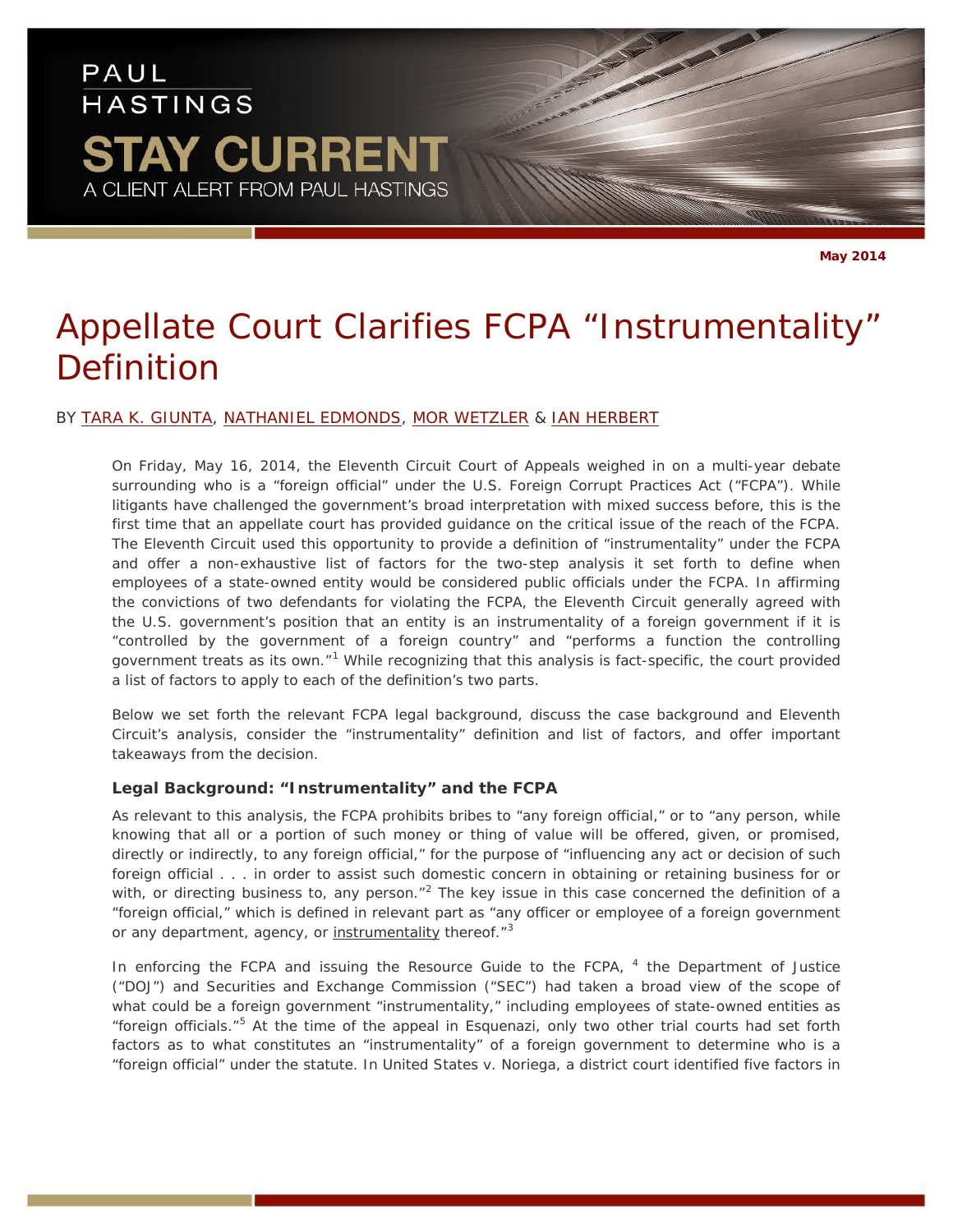analyzing whether an entity constituted an "instrumentality" for purposes of the FCPA: 1) the entity provides a service to its citizens; 2) the key officers are appointed by government officials; 3) the entity is largely financed through government appropriations; 4) the entity is vested with controlling power; and 5) the entity is widely understood to be performing official functions.<sup>[6](#page-6-0)</sup> One month later, another district court in a lengthy and well-reasoned opinion articulated six factors in considering the issue: 1) the government's characterization of the entity; 2) the state's degree of control; 3) the purpose of the entity's activities; 4) the entity's obligations under state law, including monopoly power; 5) the circumstances surrounding the entity's creation; and 6) the state's ownership interest, including any financial support.<sup>[7](#page-6-1)</sup> No appellate court, however, had opined on the validity of those factors.

# **Case Background**

On October 25, 2011, Joel Esquenazi and Carlos Rodriguez, the former president and vice president of Terra Telecommunications Corp. ("Terra"), were sentenced for their roles in a scheme to bribe officials at a Haitian telecom company. After a jury trial, Esquenazi and Rodriguez were found guilty of seven counts of violating the FCPA, 12 counts of money laundering, one count of money laundering conspiracy and one count of conspiracy to violate the FCPA and commit wire fraud. Esquenazi was sentenced to 15 years — the longest sentence in FCPA history — and Rodriguez was sentenced to seven years.

Terra purchased phone time from foreign vendors and resold the minutes to customers in the United States. One of Terra's main vendors was Telecommunications D'Haiti, S.A.M. ("Teleco"), a Haitian telecom company owned and controlled by the Haitian government. In 2001, Terra owed Teleco more than \$400,000, so Esquenazi negotiated an improper side payment to Teleco officials in order to reduce Terra's debt, according to testimony at trial.<sup>[8](#page-6-2)</sup> Esquenazi admitted during an investigation by the Internal Revenue Service that, over the next three years, he paid bribes to Teleco officials.<sup>[9](#page-6-3)</sup>

The government presented evidence in order to demonstrate that Teleco was an "instrumentality" of the Haitian government. A former Teleco Director of International Relations testified that Teleco had been owned and controlled by Haiti since the 1970s.<sup>[10](#page-6-4)</sup> An insurance broker testified that, during their negotiations with Teleco, Esquenazi and Rodriguez sought to purchase a type of political risk insurance that could only be purchased related to contracts with foreign governments.<sup>[11](#page-6-5)</sup> An expert testified to the significant tax advantages and monopoly power conferred upon Teleco by the Haitian government.<sup>[12](#page-6-6)</sup> The expert also testified that the Haitian President appointed all the Teleco board members.<sup>[13](#page-6-7)</sup> The expert said there was no law that indicated that Teleco was a public entity but "everyone consider[ed] Teleco as a public administration."<sup>[14](#page-6-8)</sup> Based on this and other evidence admitted at trial, the jury convicted both defendants.<sup>[15](#page-6-9)</sup>

After Esquenazi and Rodriguez were convicted, the government received a declaration by the Haitian Prime Minister that stated "Teleco has never been and until now is not a State enterprise."<sup>[16](#page-6-10)</sup> A later declaration by the Prime Minister clarified: "The only legal point that should stand out in this statement is that there exists no law specifically designating Teleco as a public institution.<sup>"[17](#page-6-11)</sup> Based on this evidence, Esquenazi and Rodriguez moved for a new trial, which the district court denied.<sup>[18](#page-6-12)</sup> Esquenazi and Rodriguez appealed, challenging primarily the definition of "instrumentality" used at trial.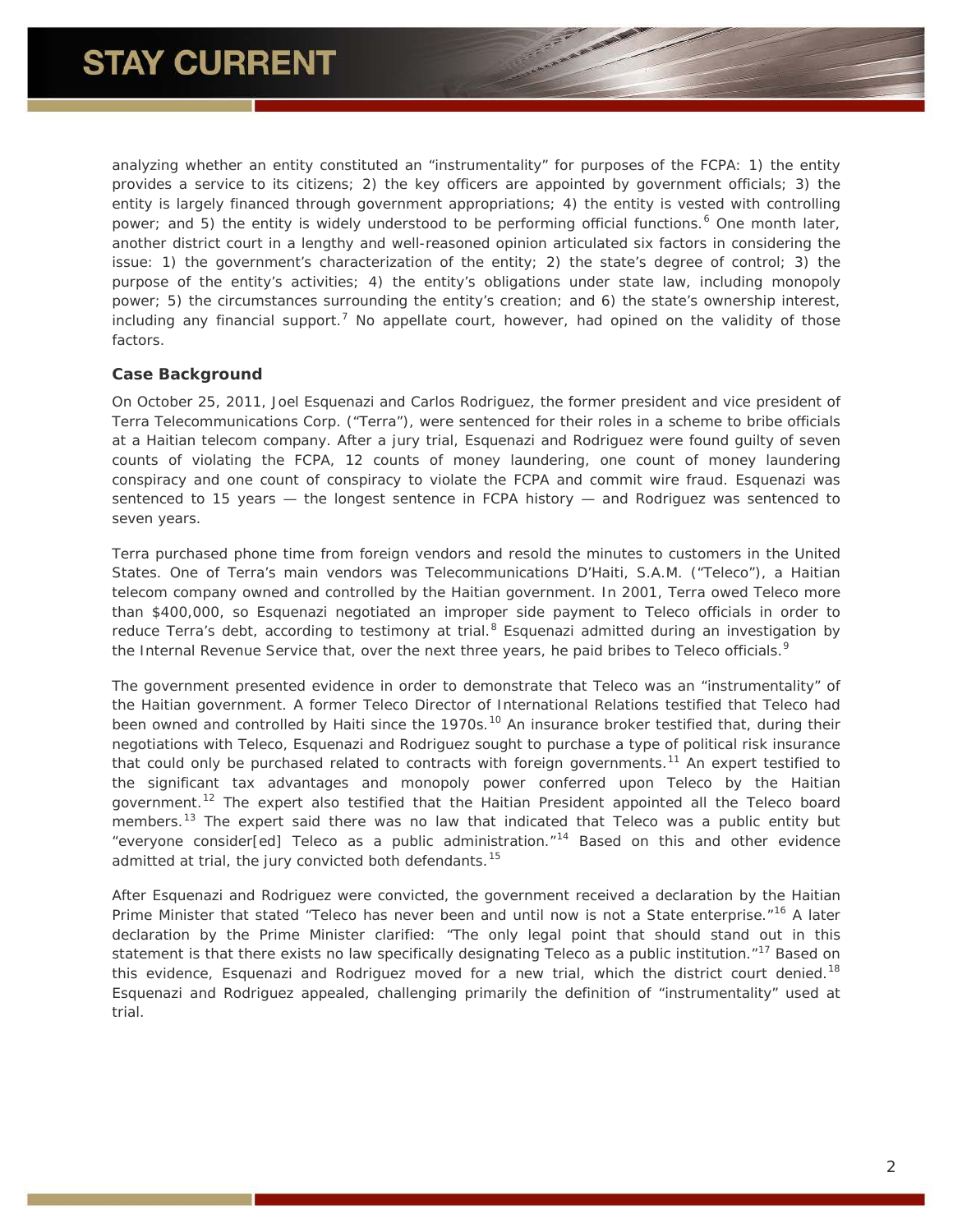# **Challenges on Appeal**

On appeal, Esquenazi and Rodriguez challenged the district court's "instrumentality" jury instructions, which listed five factors that the jury could consider to determine whether Teleco was an instrumentality of the Haitian government.<sup>[19](#page-7-0)</sup> Esquenazi and Rodriguez argued that this instruction caused the jury to convict them based on the fact that Teleco was a government-owned entity, without considering whether the function was a government function.<sup>[20](#page-7-1)</sup> In addition, Esquenazi and Rodriguez argued that there was insufficient evidence for the jury to determine that Teleco was an instrumentality of the Haitian government. $21$ 

# **Eleventh Circuit Analysis**

The Eleventh Circuit addressed each of these arguments and rejected all of the defendants' arguments (and others unrelated to the definition of instrumentality), affirming the convictions and setting forth a two-step analysis for determining whether an entity is an instrumentality of a foreign government, falling under the purview of the FCPA.

The court began its analysis of the "instrumentality" definition by looking to dictionary definitions and quickly rejected the defendants' argument "that only an actual part of the government would qualify as an instrumentality."<sup>[22](#page-7-3)</sup> As the court explained, such a reading would be too "cramped" and would impede the "wide net over foreign bribery" Congress sought to cast in enacting the FCPA.<sup>[23](#page-7-4)</sup> To expand its understanding, the court turned to an earlier case discussing an "instrumentality" under the American with Disabilities Act, from which it reasoned that "an entity must be under the control or dominion of the government to qualify as an 'instrumentality' within the FCPA's meaning."<sup>[24](#page-7-5)</sup>

Noting that an instrumentality "must be doing the business of the government," the court sought to determine what constitutes the "business of the government."<sup>[25](#page-7-6)</sup> Defendants had argued that entities providing commercial services or other services that would not be considered "core government functions" are not doing the business of the government and, therefore, are not instrumentalities.<sup>[26](#page-7-7)</sup> The court looked at the text of the FCPA and its 1998 amendment and rejected the defendants' arguments.

First, the court identified that "commercial services" were specifically contemplated by the FCPA's statutory language. The court relied upon the statutory language describing the FCPA's facilitation payment exception, which defines "routine governmental action" as including, among other things, "providing phone service."<sup>[27](#page-7-8)</sup> As the court explained, "[i]f an entity involved in providing phone service could never be a foreign official so as to fall under the FCPA's substantive prohibition, there would be no need to provide an express exclusion for payments to such an entity."<sup>[28](#page-7-9)</sup> Therefore, the court rejected the defendants' argument seeking to exclude commercial services, saying: "that a government-controlled entity provides a commercial service does not automatically mean it is not an instrumentality."<sup>[29](#page-7-10)</sup>

In examining what type of commercial services were contemplated under the FCPA, the court next focused on the FCPA's 1998 amendment, which was intended to meet the obligations created by the United States' ratification of the Organization for Economic Cooperation and Development's Convention on Combating Bribery of Foreign Public Officials in International Business Transactions ("OECD Convention").  $30$  To come into compliance with the OECD Convention, Congress modified the FCPA by adding only the phrase "public international organization" to the definition of "foreign official."[31](#page-7-12) The court in *Esquenazi* therefore reasoned that in doing so, Congress determined that the FCPA's definition of "instrumentality" already included "public entities" as defined by the OECD, i.e.,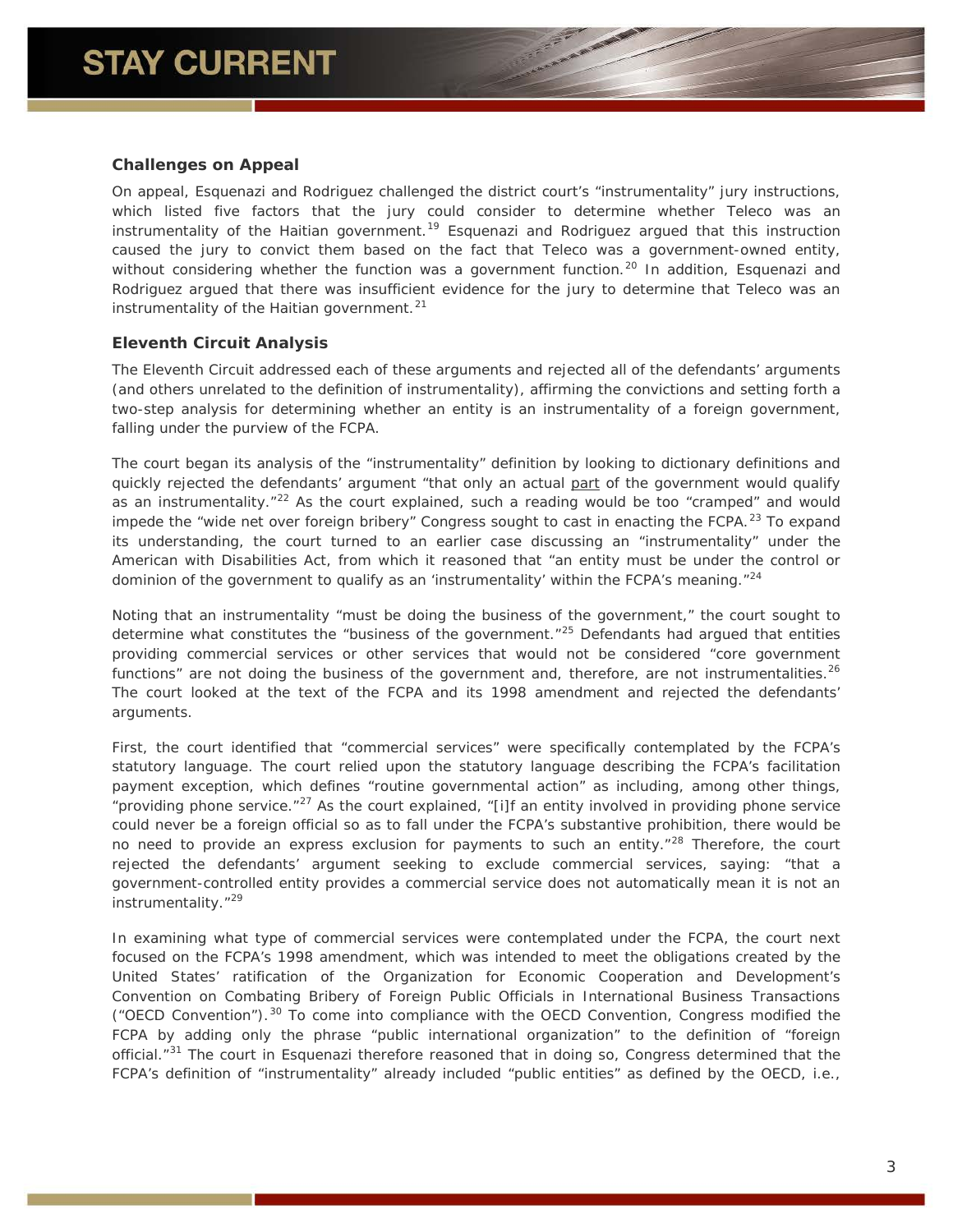"any enterprise, regardless of its legal form, over which a government, or governments, may, directly or indirectly, exercise a dominant influence."<sup>[32](#page-7-13)</sup>

In addition, the court rejected the defendants' argument that the definition of instrumentality is limited "only to entities that perform traditional, core government functions." $33$  Rather, the Court determined that the instrumentality analysis must consider whether the foreign government considers the "function" performed by the company as a "governmental function." The court concluded that "the most objective way to make that decision is to examine the foreign sovereign's actions, namely, whether it treats the function the foreign entity performs as its own. $134$  $134$ 

# **The Court's Definition of Instrumentality**

Based on that reasoning and the facts discussed, the Eleventh Circuit ruled that "Teleco would qualify as a Haitian instrumentality under almost any definition we could craft."<sup>[35](#page-7-16)</sup> However, of greater importance, the court provided clarification as to the criteria for determining, under the facts of each individual circumstance, whether an entity constitutes an "instrumentality", that will provide guidance for enforcement agencies, businesses and other courts.<sup>[36](#page-7-17)</sup> The court provided a two-part definition, stating that an "instrumentality" is an entity (1) "controlled by the government of a foreign country" that (2) "performs a function the controlling government treats as its own." $37$ 

As further guidance, the court provided a list of non-exhaustive factors for each part of the instrumentality analysis. For the first part, analyzing whether a government controls an entity, the court stated that:

*courts and juries should look to [1] the foreign government's formal designation of that entity; [2] whether the government has a majority interest in the entity; [3] the government's ability to hire and fire the entity's principals; [4] the extent to which the entity's profits, if any, go directly into the governmental [finances], and, by the same token, [5] the extent to which the government funds the entity if it fails to break even; and [6] the length of time these indicia have existed.[38](#page-7-19)*

Second, to decide whether the entity performs a function the government treats as its own, the Eleventh Circuit stated that:

*Courts and juries should examine [1] whether the entity has a monopoly over the function it exists to carry out; [2] whether the government subsidizes the costs associated with the entity providing services; [3] whether the entity provides services to the public at large in the foreign country; and [4] whether the public and the government of that foreign country generally perceive the entity to be performing a governmental function. [39](#page-7-20)*

The court noted that it did not create these factors anew; rather the factors found support in Supreme Court precedent and guidance from the OECD Convention.<sup>[40](#page-7-21)</sup>

### **Takeaways**

This decision is the first appellate court opinion to address challenges to the DOJ's and SEC's interpretation of "instrumentality" which in many ways have defined the reach of the FCPA. As such, this court's definitive opinion would appear to curtail the on-going debate over what constitutes a government instrumentality and whether improper payments to state-owned entities could be a violation of the FCPA. Businesses have struggled over the extent to which they should treat employees of state-owned entities as public officials. While this decision provides some clarity as to the factors to consider, it is far from the bright line rule that businesses have been seeking in crafting their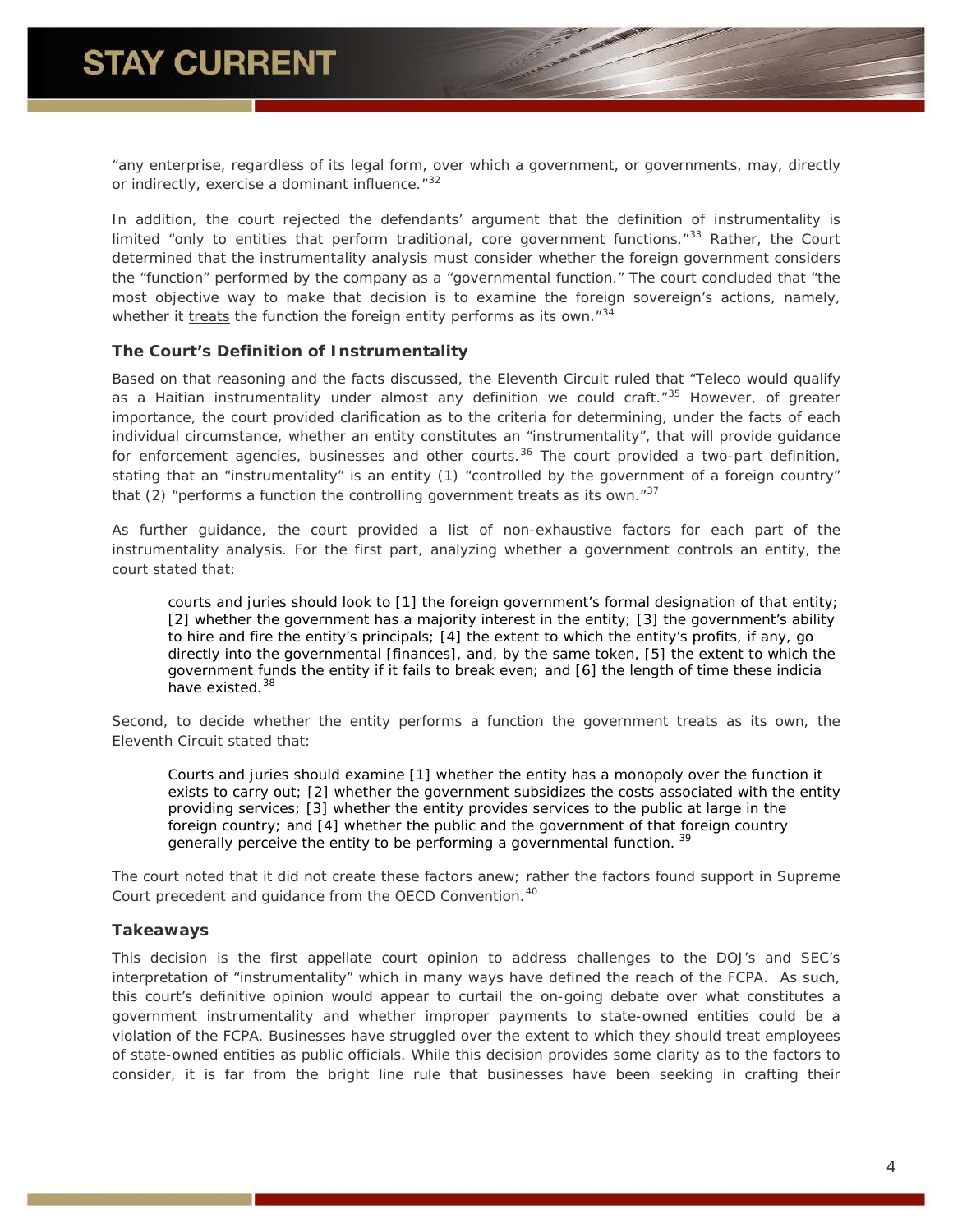compliance programs and struggling with the challenges of operating in the international business environment. In this decision, the Eleventh Circuit provided additional factors beyond those proposed by the enforcement agencies and those that this trial court and other trial courts had used in examining the issues at the trial level. The Eleventh Circuit, however, found no need to elaborate on the application of those factors to the matter at issue, and therefore, this opinion provides little guidance to companies seeking certainty. Moreover, the court did not even discuss the relative weight of the factors, for example, whether majority ownership may be of greater importance than the formal designation of the entity. Rather, the court noted that it believed "Teleco would qualify as a Haitian instrumentality under almost any definition we could craft."<sup>[41](#page-7-22)</sup>

The court thought it would be "easy to decide what functions a government treats as its own" based on objective factors like control, exclusivity, governmental authority to hire and fire, subsidization, and whether an entity's finances are treated as part of the public's finances. The court added its view that both courts and businesses "have readily at hand the tools to conduct that inquiry."<sup>[42](#page-7-23)</sup> Businesses, however, have found that, not only is gathering that type of information both time consuming and expensive, but also it is often difficult to determine the level of actual control a government has over a facially commercial operation.

The court also avoided opining on the factors with greater specificity by noting that the FCPA "contains a mechanism by which the Attorney General can render opinions on requests about what foreign entities constitute instrumentalities."<sup>[43](#page-7-24)</sup> Taking heed of this instruction, under appropriate circumstances, companies should consider using this FCPA Opinion Procedure to gain further guidance from the Department of Justice over what factors are most important in determining the status of a state-owned entity — a process that relatively few companies have taken advantage of during the decades of its existence. This decision, however, ultimately leaves the burden with companies to determine who exactly is a foreign public official by trying to discern ownership and control, often in jurisdictions that lack transparency and sufficient, objective sources of information.

Consequently, it is advisable for companies to review their current compliance policies to ensure that they address the factors laid out by the Eleventh Circuit. Anti-corruption training procedures must ensure that employees recognize that the FCPA covers interactions with a wide variety of state-owned entities. In addition, businesses must evaluate their anti-corruption policies and procedures, whether due diligence or meals and entertainment policies, so that they address all of the factors discussed in this opinion. Companies must take proactive steps to research and review the third parties with whom they currently conduct business in order to understand whether an entity might be considered an instrumentality based on the factors expressed by the Eleventh Circuit. Companies should pay special attention to third parties that interact with state-owned entities that meet some but not all of the *Esquenazi* factors, and seek additional guidance or establish additional risk-based protections for interactions with such companies.

In light of this appellate decision, enforcement agencies can be expected to view the legal wrangling over the definition of "instrumentality" as resolved. Companies can take little comfort in considering this an open area of law as courts may have little patience for further challenges to the definition of "instrumentality." While future litigants may be able to tinker at the margins of the definition, the *Esquenazi* decision has made clear that the definition of "instrumentality" is broad enough that the FCPA prohibits bribes paid to certain state-owned entities. In the years to come, businesses will look for further guidance from the courts or through future DOJ Opinion Procedure releases on where exactly that line is drawn.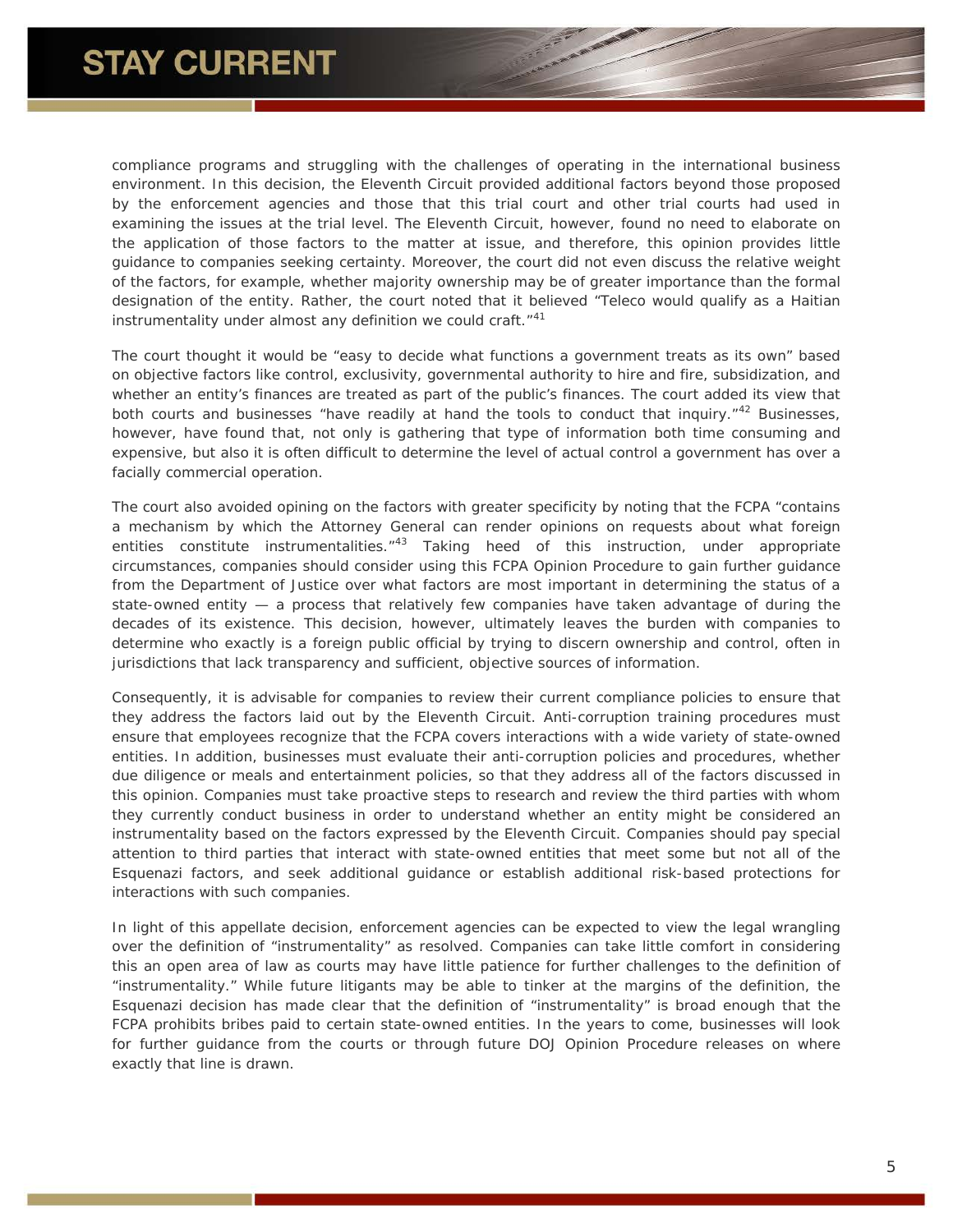### $\Leftrightarrow$   $\Leftrightarrow$   $\Leftrightarrow$

<span id="page-5-4"></span><span id="page-5-3"></span>*If you have any questions concerning these developing issues, please do not hesitate to contact any of the following Paul Hastings lawyers:*

#### **Houston**

Samuel Cooper 1.713.860.7305 [samuelcooper@paulhastings.com](mailto:samuelcooper@paulhastings.com)

#### **London**

Michelle Duncan 44.20.3023.5162 [michelleduncan@paulhastings.com](mailto:michelleduncan@paulhastings.com)

#### **Los Angeles**

Thomas P. O'Brien 1.213.683.6146 [thomasobrien@paulhastings.com](mailto:thomasobrien@paulhastings.com)

Thomas A. Zaccaro 1.213.683.6285 [thomaszaccaro@paulhastings.com](mailto:thomaszaccaro@paulhastings.com)

#### **New York**

Kenneth Breen 1.212.318.6344 [kennethbreen@paulhastings.com](mailto:kennethbreen@paulhastings.com) Palmina M. Fava 1.212.318.6919 [palminafava@paulhastings.com](mailto:palminafava@paulhastings.com)

Gary Giampetruzzi 1.212.318.6417 [garygiampetruzzi@paulhastings.com](mailto:garygiampetruzzi@paulhastings.com)

#### **Milan**

Bruno Cova 39.02.30414.212 [brunocova@paulhastings.com](mailto:brunocova@paulhastings.com)

Francesca Petronio 39.02.3414.226 [francescapetronio@paulhastings.com](mailto:francescapetronio@paulhastings.com)

### **Paris**

Philippe Bouchez El Ghozi 33.1.42.99.04.67 [philippebouchezelghozi@paulhastings](mailto:philippebouchezelghozi@paulhastings.com) [.com](mailto:philippebouchezelghozi@paulhastings.com)

#### **Shanghai**

Ananda Martin 86.21.6103.2742 [anandamartin@paulhastings.com](mailto:anandamartin@paulhastings.com)

#### **Washington, D.C.**

Timothy L. Dickinson 1.202.551.1858 [timothydickinson@paulhastings.com](mailto:timothydickinson@paulhastings.com)

Nathaniel Edmonds 1.202.551.1774 [nathanieledmonds@paulhastings.com](mailto:nathanieledmonds@paulhastings.com)

Tara K. Giunta 1.202.551.1791 [taragiunta@paulhastings.com](mailto:taragiunta@paulhastings.com)

Corinne A. Lammers 1.202.551.1846 [corinnelammers@paulhastings.com](mailto:corinnelammers@paulhastings.com)

Morgan J. Miller 1.202.551.1861

[morganmiller@paulhastings.com](mailto:morganmiller@paulhastings.com)

Paul Hastings LLP www.paulhastings.com

Stay*Current* is published solely for the interests of friends and clients of Paul Hastings LLP and should in no way be relied upon or construed as legal advice. The views expressed in this publication reflect those of the authors and not necessarily the views of Paul Hastings. For specific information on recent developments or particular factual situations, the opinion of legal counsel should be sought. These materials may be considered ATTORNEY ADVERTISING in some jurisdictions. Paul Hastings is a limited liability partnership. Copyright © 2014 Paul Hastings LLP.

IRS Circular 230 Disclosure: As required by U.S. Treasury Regulations governing tax practice, you are hereby advised that any written tax advice contained herein or attached was not written or intended to be used (and cannot be used) by any taxpayer for the purpose of avoiding penalties that may be imposed under the U.S. Internal Revenue Code.

<span id="page-5-0"></span><sup>1</sup> *United States v. Esquenazi*, No. 11-15331 (11th Cir. May 16, 2014).

<span id="page-5-1"></span><sup>2</sup> 15 U.S.C. §§ 78dd-2(a)(1), (3).

<span id="page-5-2"></span><sup>3</sup> *Id*. § 78dd-2(h)(2)(A) (emphasis added).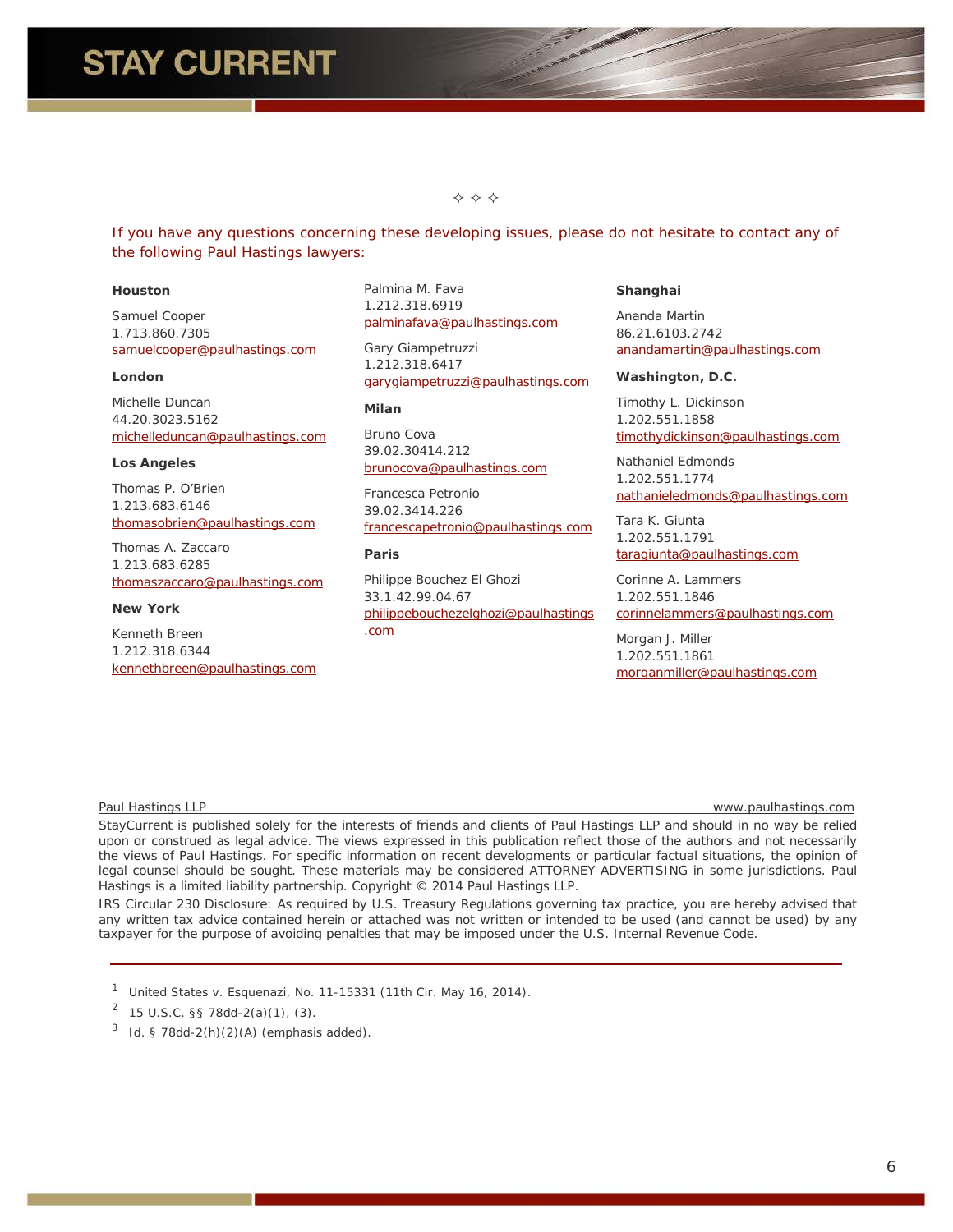# **STAY CURRENT**

 *A Resource Guide on the U.S. Foreign Corrupt Practices Act*, (2012) ("FCPA Guide"), *available at* [http://www.justice.gov/criminal/fraud/fcpa/guide.pdf.](http://www.justice.gov/criminal/fraud/fcpa/guide.pdf)

- <span id="page-6-0"></span>Minutes in Chamber Order at 9, *United States v. Noriega*, 2:10-cr-01031-AHM (C.D. Cal. Apr. 20, 2011).
- <span id="page-6-1"></span>*United States v. Carson*, No. 09-77, 2011 WL 5101701 at \*3-4 (C.D. Cal. May 18, 2011).
- <span id="page-6-2"></span>*Esquenazi*, at 5.
- <span id="page-6-3"></span>*Id.* at 6-8.
- <span id="page-6-4"></span>*Id.* at 3-4.
- <span id="page-6-5"></span>*Id.* at 3.
- <span id="page-6-6"></span>*Id.*
- <span id="page-6-7"></span>*Id.* at 4.
- <span id="page-6-8"></span>*Id.* at 4 (alteration in original).
- <span id="page-6-9"></span>*Id.* at 7-8.
- <span id="page-6-10"></span>*Id.* at 8.
- <span id="page-6-11"></span>*Id.*
- <span id="page-6-12"></span> *Id.* The district court found that the evidence did not qualify as *Brady* material and that no evidentiary hearing or further discovery related to the declaration was warranted. Order Denying Defendants' Motion for Judgment of Acquittal or New Trial, *United States v. Esquenazi*, No. 1:09-cr-2101 (S.D. Fl. Oct. 14, 2011)
- *Esquenazi*, at 24-25. Esquenazi and Rodriguez made several other arguments not relevant here.
- *Id.*
- *Id.* at 27.
- *Id.* at 11 (emphasis in original).
- *Id.* at 11 (quoting *United States v. Kay*, 359 F.3d 738, 749 (5th Cir. 2004)).
- *Id.* at 13.
- *Id.*
- *Id.*, at 14, 18.
- *Id.* at 14 (quoting 15 U.S.C. § 78dd-2(h)(4)(A)).
- *Esquenazi*, at 14.
- *Id.* at 14.

- *Esquenazi*, at 16 (citing Pub. L. No. 105-366, 112 Stat. 3302).
- *Esquenazi*, at 15-17 (citing OECD Convention at art. 1.4, cmt.14). The OECD commentary further states: "An official of a public enterprise shall be deemed to perform a public function unless the enterprise operates on a normal commercial basis in the relevant market, i.e., on a basis which is substantially equivalent to that of a private enterprise, without preferential subsidies or other privileges." *Esquenazi*, at 15-16 (citing OECD Convention at art. 1.4, cmt.15).

- *Esquenazi*, at 18-20.
- *Id.* at 19 (emphasis in original).
- *Id.* at 20.
- *Id.* at 20.
- *Id*.
- *Id.* at 21.
- *Id.* at 22-23.
- *Id.* at 21-24.
- *Id.* at 20.
- *Id.* at 19-20 n.8.

FCPA Guide at 20.

 Dec. 17, 1997, 37 I.L.M. 1 (ratified Dec. 8, 1998, entered into force Feb. 15, 1999). The OECD Convention requires its parties to criminalize the bribery of foreign public officials in international business transactions. *See* FCPA Guide, at 7.